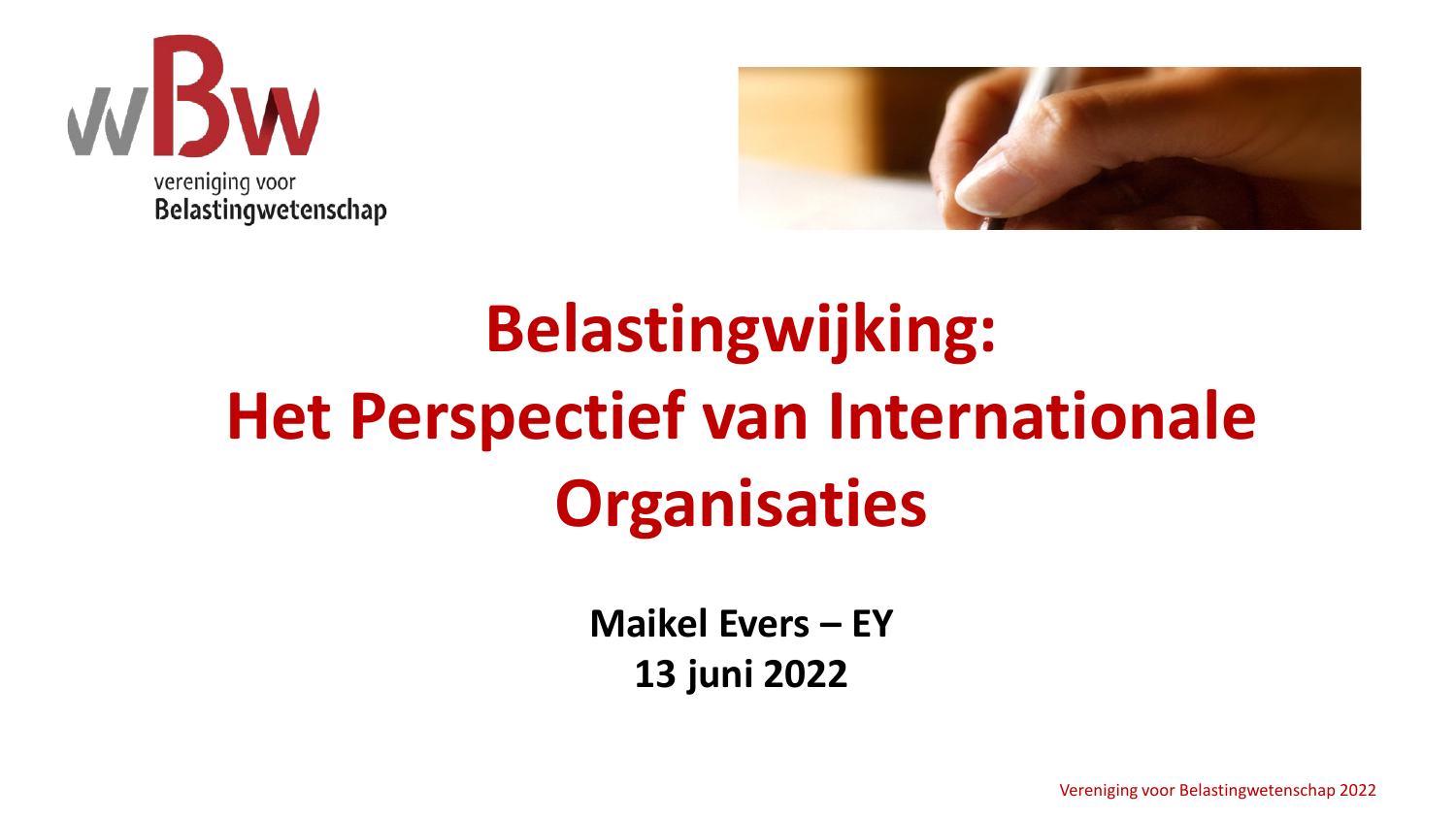"At the present time, there is a great deal of concealment of income, and there are taxable persons who pay no taxes at all. If the tax on all this income could be brought into the treasuries of the various States concerned, those States would find (...) a very important additional yield "



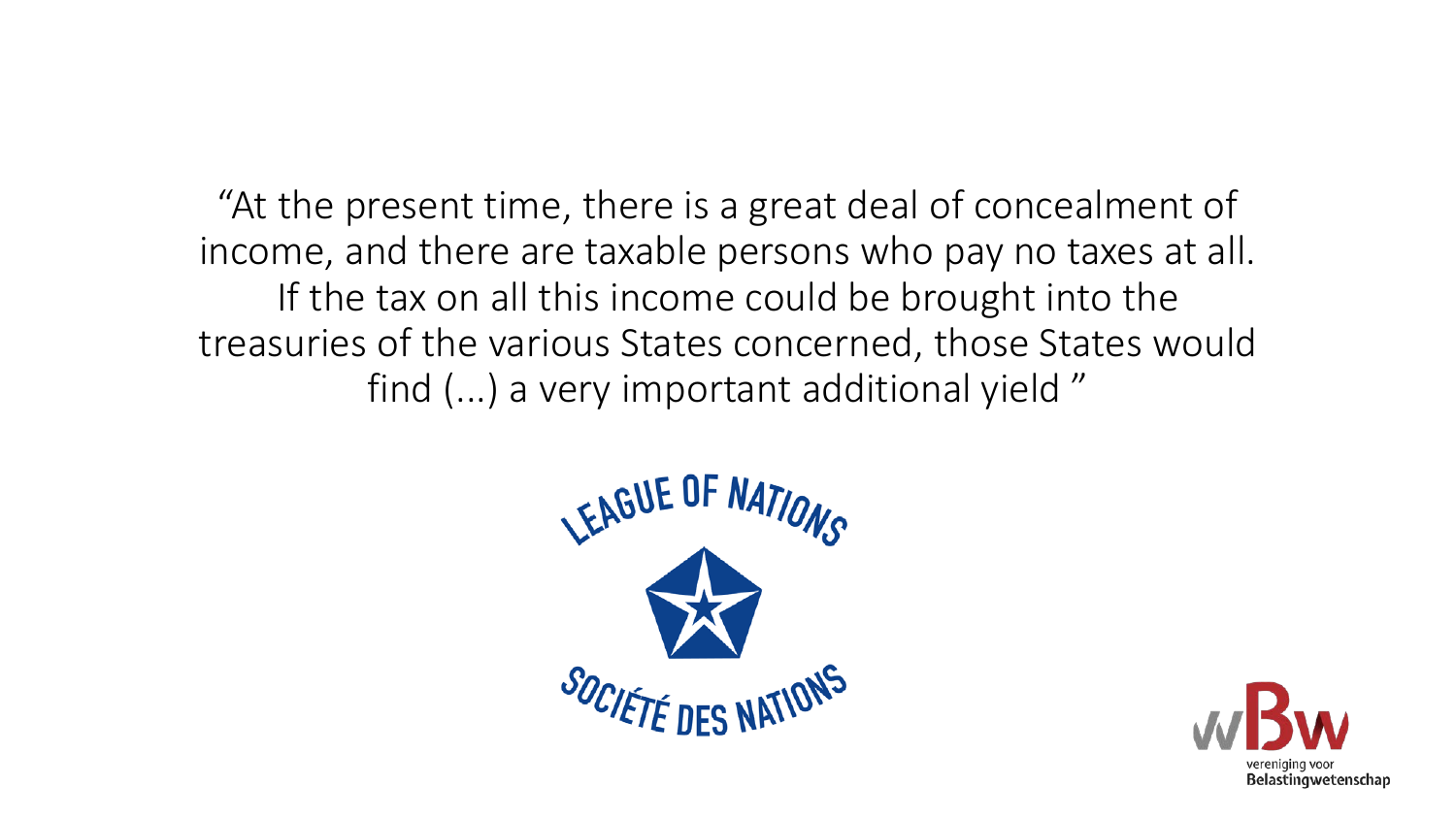



**Platformen voor interstatelijke onderhandelingen over belastingzaken**







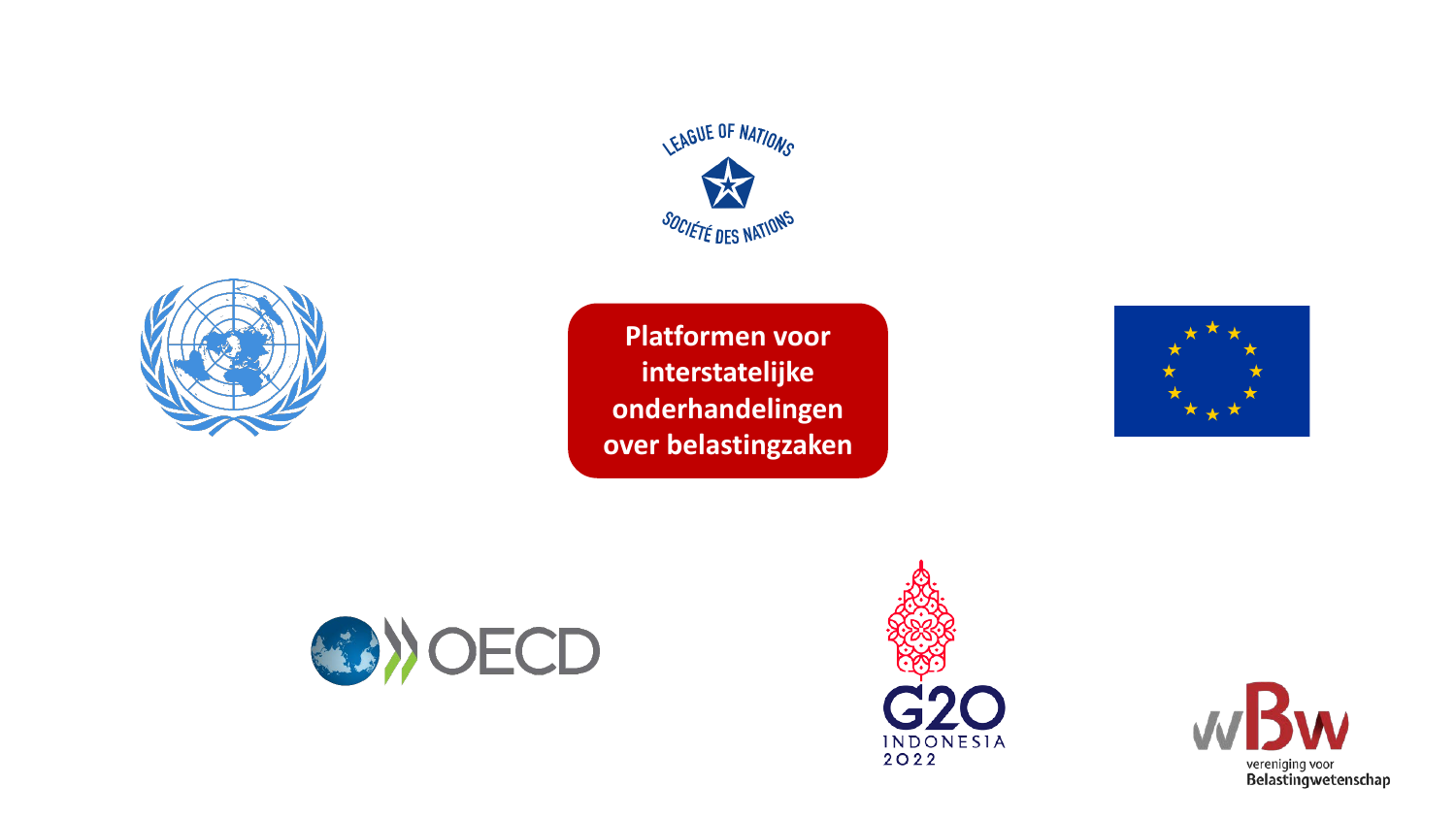#### **Interbellum (1918-1940)**



vereniging voor<br>**Belastingwetenschap**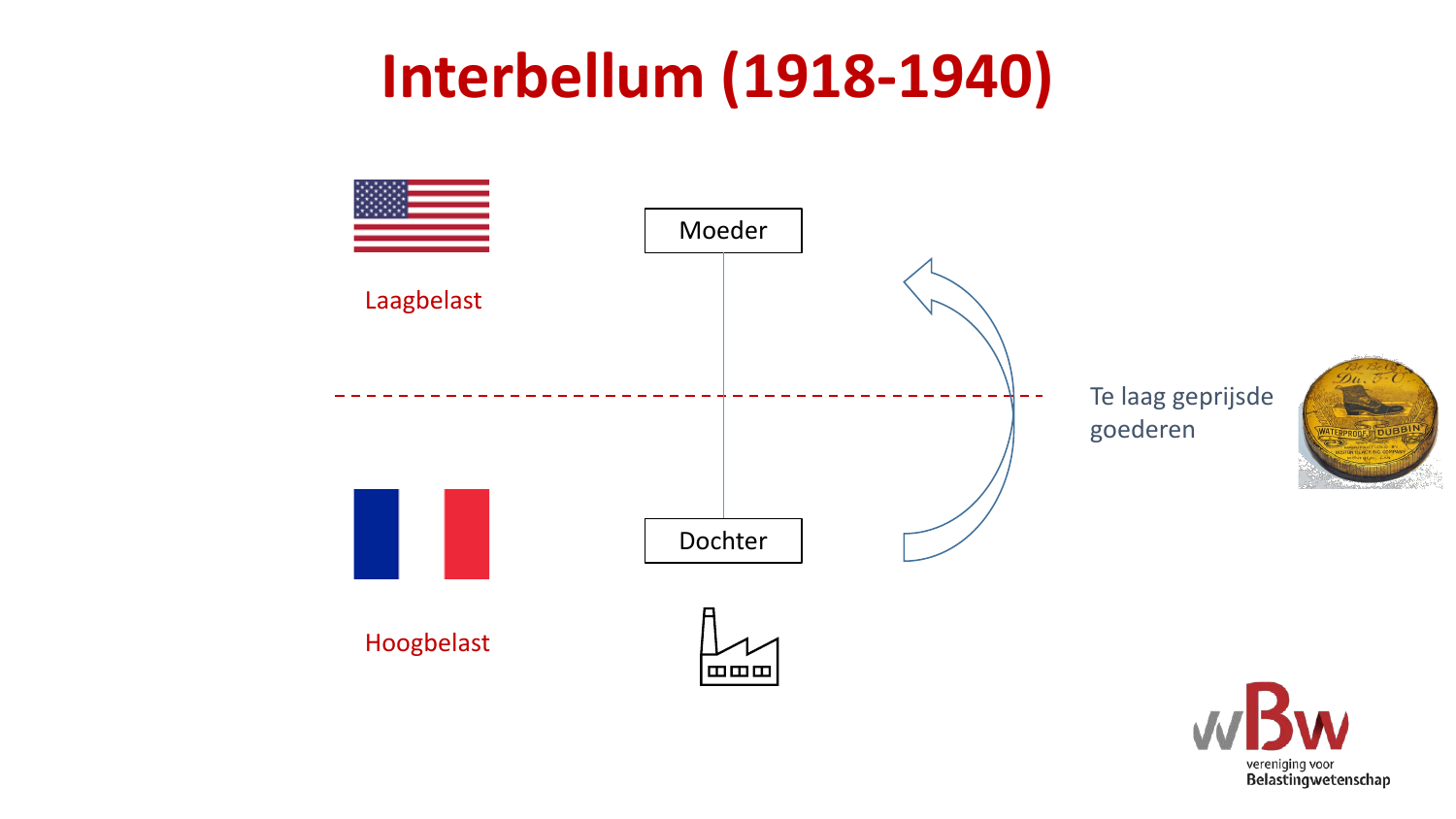### **Amerikaanse export post WW2 (1945- 1989)**



vereniging voor Belastingwetenschap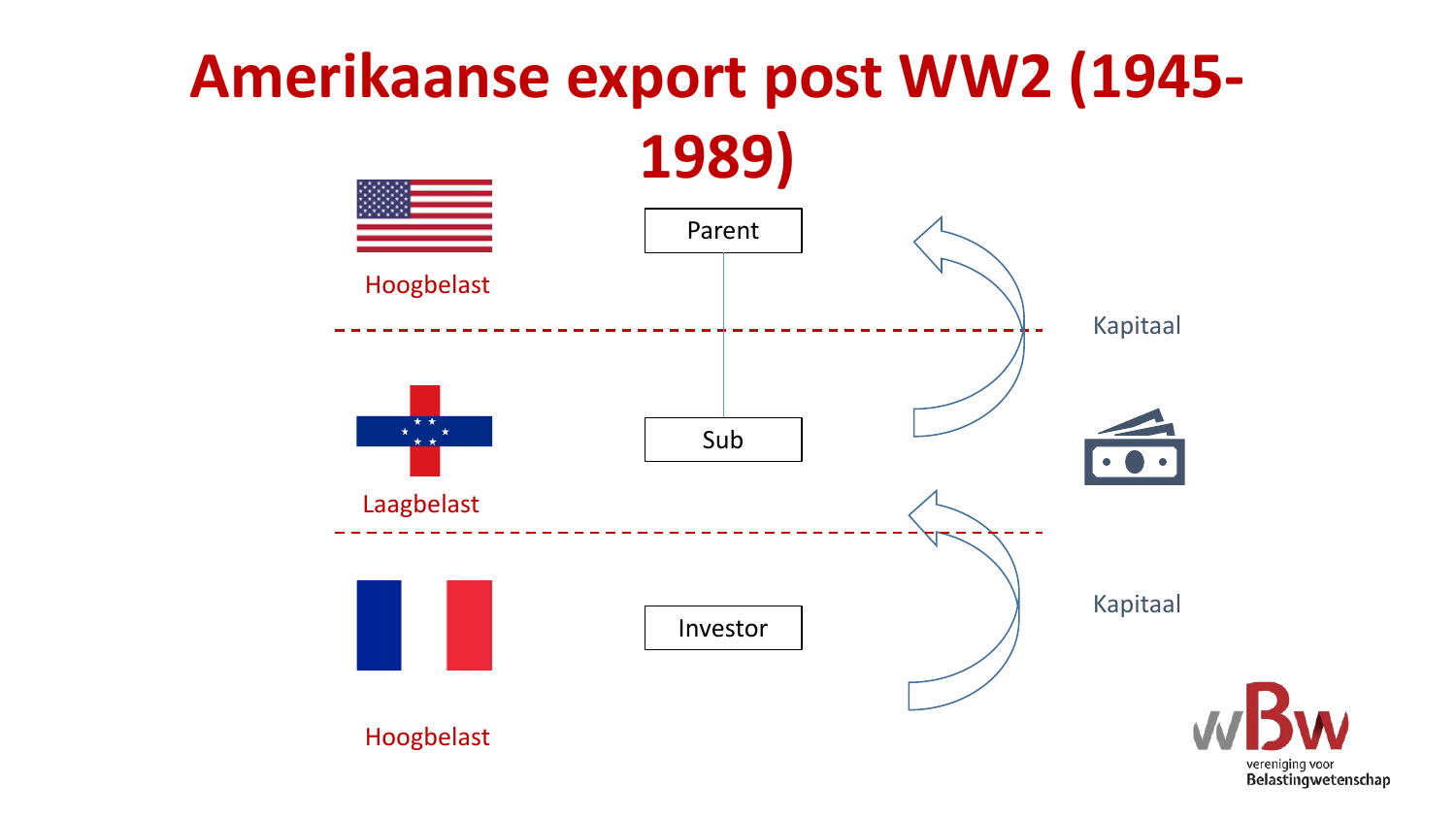# **Financiële crisis en popularisering fiscale debat (2008-heden)**